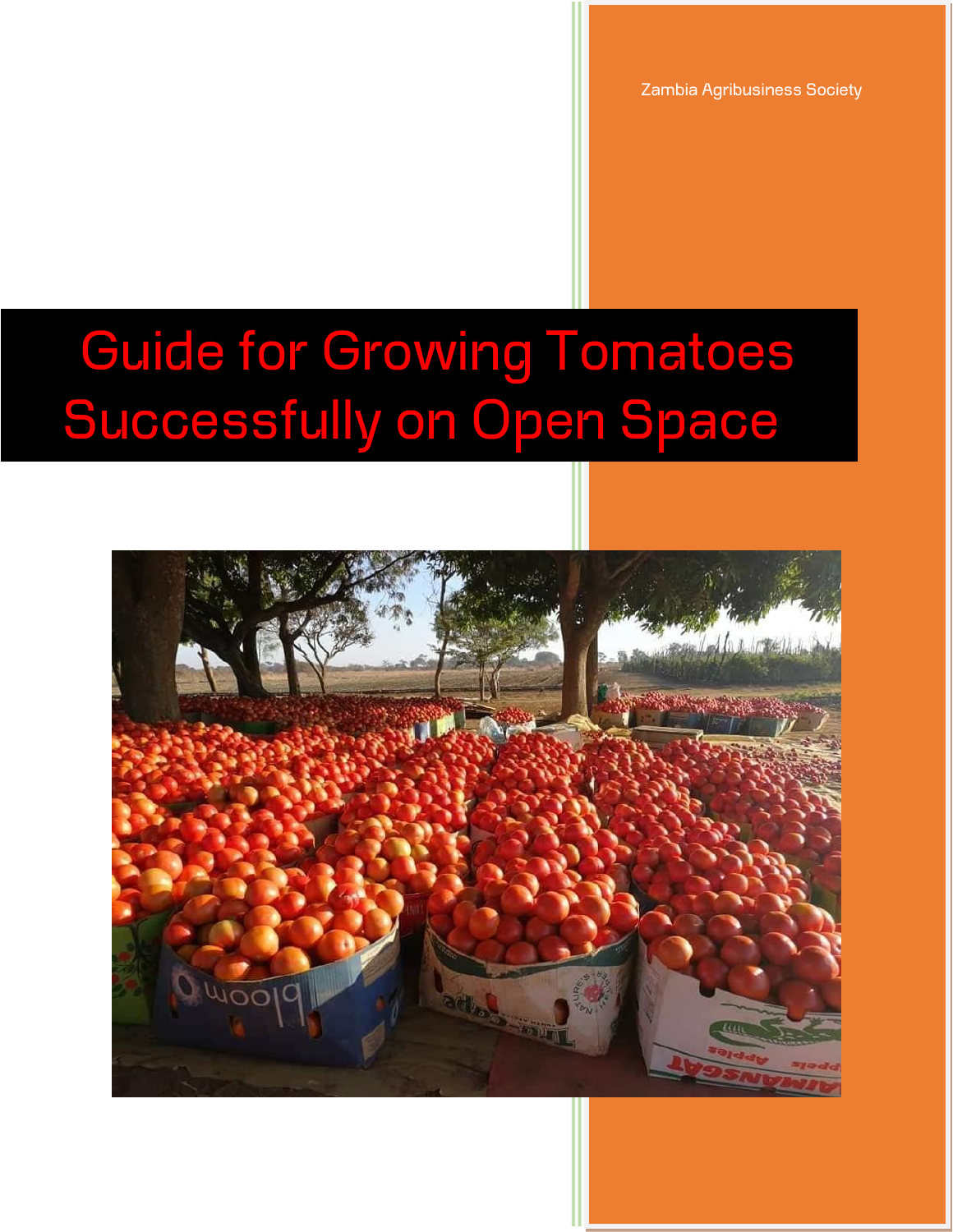# Guide for Growing Tomatoes Successfully On Open Space

*— Production guidelines —*

*2020*

**Zambia Agribusiness Society**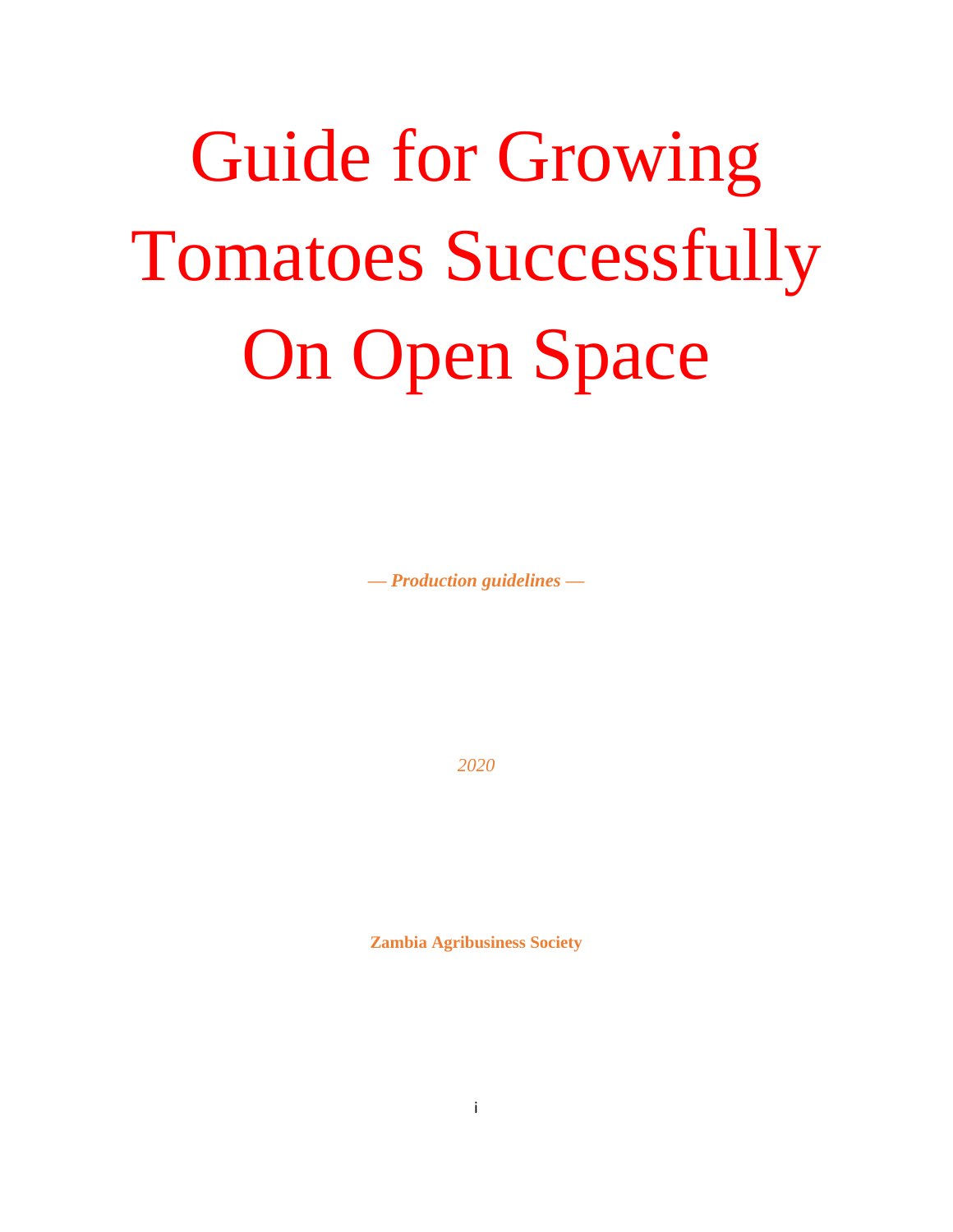### **Guide for Growing Tomatoes Successfully On Open Space**

## **Table of Contents**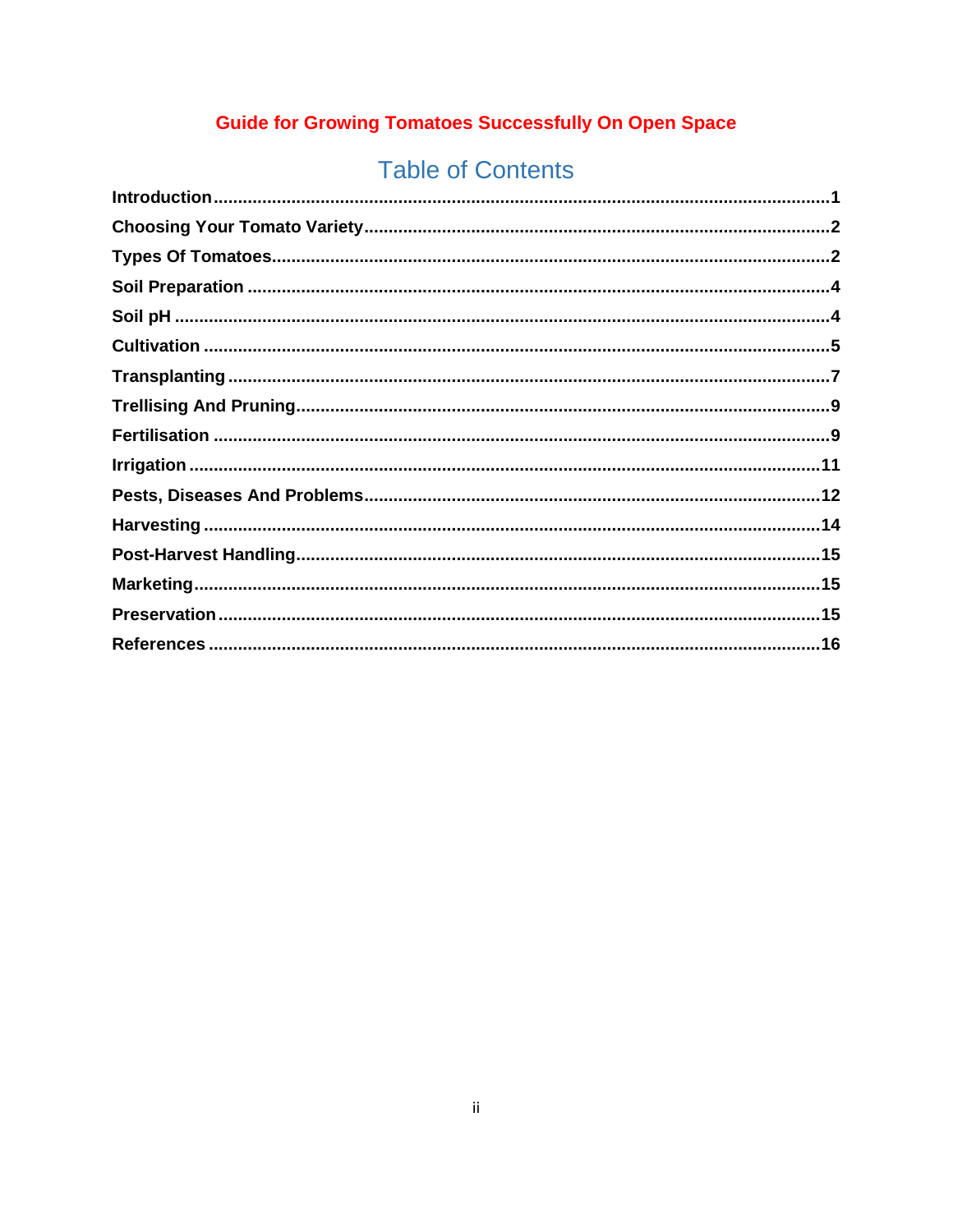#### **Guide for Growing Tomatoes Successfully On Open Space**



#### Figure 1. Tomatoes Packed In Boxes

#### **Introduction**

Tomatoes are a favourite vegetable for most farmers. They don't require much space, produce a high value for the small amount of space and are a consumer favourite. They do however present a number of challenges for even the most experienced open-field grower. These range from wildly fluctuating prices to problems with weather conditions and disease.

If you are a first timer, you should start off on a small site. This way you can keep your costs down while you learn how to manage your new crop.

What you'll learn in this guide:

- Choosing your tomato variety
- Preparing your soil
- **Tips for cultivating your tomatoes**
- Techniques for disease and weed prevention
- Marketing your tomatoes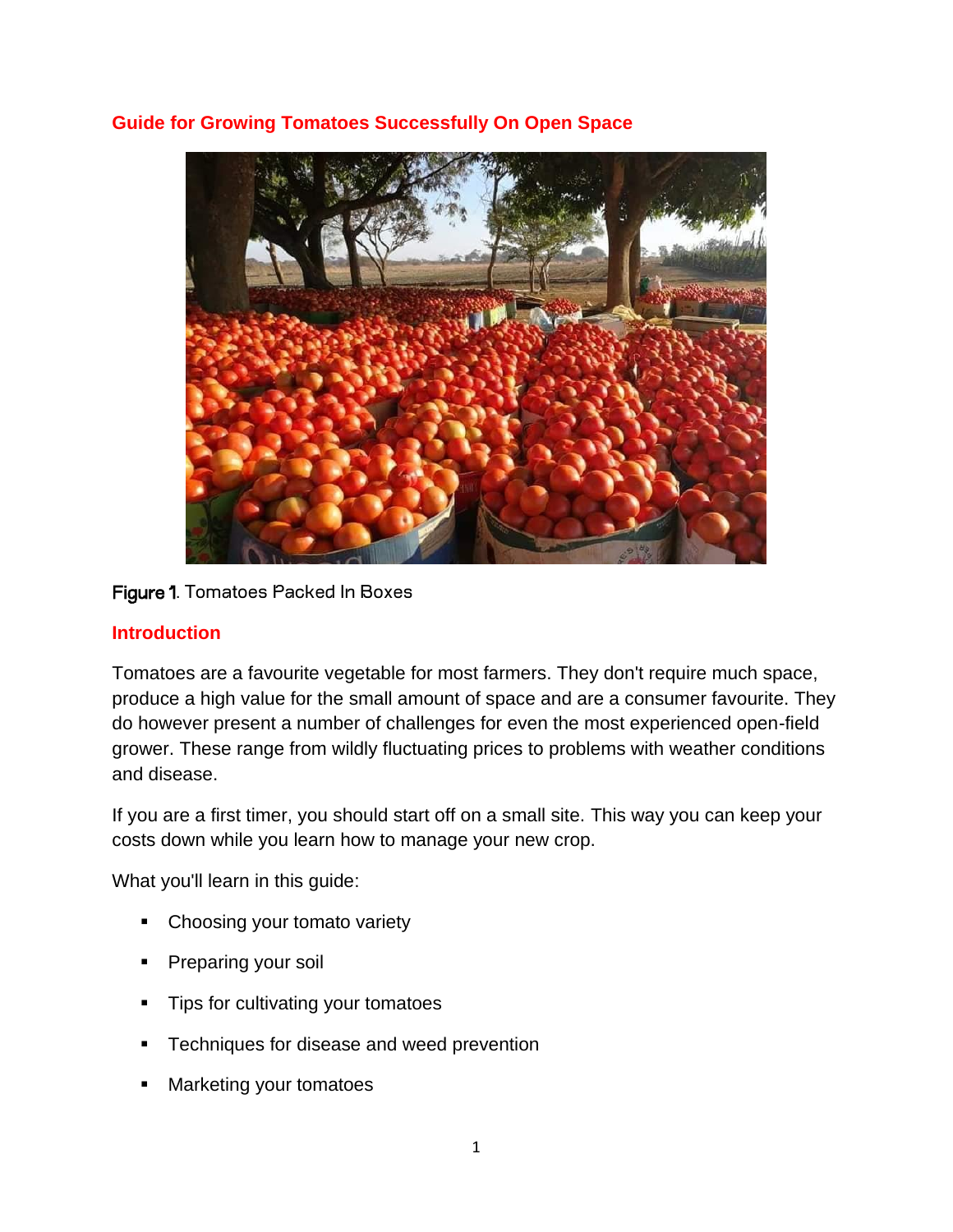#### **1. Choosing Your Tomato Variety**

There are hundreds of different tomato cultivars. So choosing the right variety is not always easy.

#### So how do you decide?

Well, it helps to first understand tomatoes. Tomatoes are members of the [Solanaceae](https://en.wikipedia.org/wiki/Solanaceae) family, which includes peppers, eggplant, and Irish potatoes. Tomato varieties fall into a few categories, described more or less by use (slicing, plum or paste, and cherry or grape), by season (early, mid, and late), by vine type (determinate or indeterminate) and those bred for special climates and disease resistance.

You should select your tomato varieties based on the fruit quality, adaptability and reliability, disease resistance, plant growth habit, market preferences and planting time (date to maturity). Do your research on your target market's preferences, and also read the descriptions on the seed packets. Once you've done all that choose the tomato varieties with the qualities that are most important to you.

#### **2. Types Of Tomatoes**

- a. **Large-fruited beef tomatoes**: Such as 'Delicious' are popular for slicing. Beefsteak tomatoes are pumpkin shaped and sometimes ridged; they are deep red and called oxheart tomatoes. They have a good firm texture, plenty of flesh and a sweet, mellow flavour due to low acidity and high water content. Other beefsteaks come in green, yellow, purple, or pale rose versions.
- b. **Medium-sized round-fruited tomatoes**: Such as Moneymaker are favourites for cooking, canning, and juicing. Pear-shaped, thick-skinned, and nearly seedless tomatoes, often called Italian or paste tomatoes. Some of the best options are Roma VF, San Marzano and Veeroma VF.
- c. **Small-fruited cherry tomatoes**: Have fruits about 1.5 cm across, produced in great profusion. These are used in salads or as snacks. Some examples are "Sweet 100", Gardener's Delight and Golden cherry.
- d. **Hybrid tomatoes**: These come from at least two parent tomatoes that possess desirable characteristics such as disease resistance, or good colour with the aim to produce a tomato that combines both features.

There are a number of commercially available tomato varieties, many of which perform well in African conditions: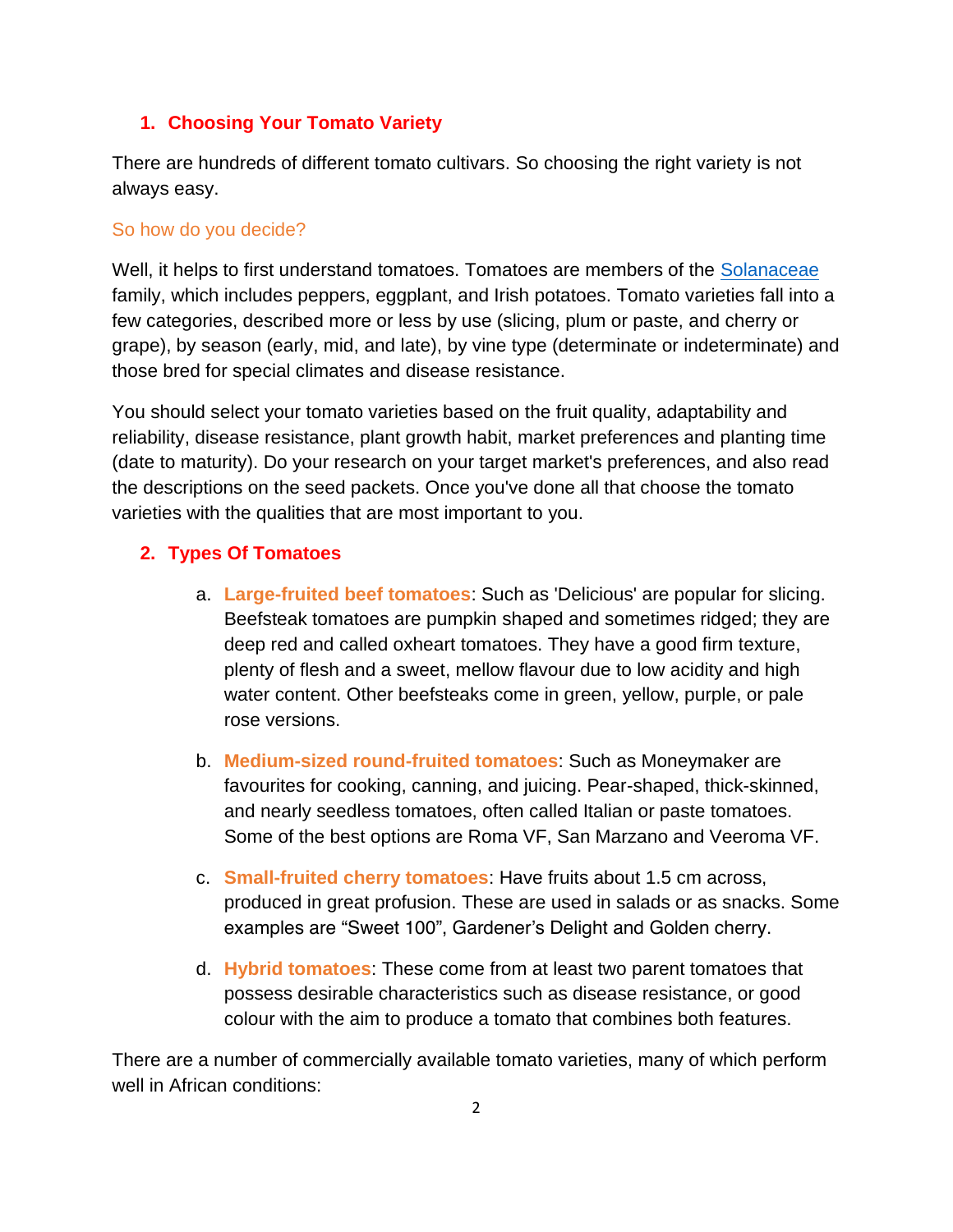Fresh market cultivars include Florodade, Heinz 1370, Karino, Rodade, Fortress, Hytec, Star 9001, Star 9003, Sundance and Zeal. Baldo, Blockbuster, Disco, P 747 and Shirley are also fresh market cultivars that have a long shelf life.

Tomato cultivars suitable for pastes include HTX 14, Legato, Roma VF, Rossol, Star 9056F, Sun 6216 and UC 82B. Cherry tomato cultivars are Bamby and Josephine while those suitable for planting in tunnels are Atletico, Daniella and Gabriella.

#### **Understanding the tomato seed packet lingo**

**Date to maturity (DTM):** The maturity date for tomatoes listed on seed packets is based more or less from the time of transplanting. Other terms you will find on your seed packet are indeterminate and determinate.

**Indeterminate or Determinate**: The growth of tomatoes is either determinate or indeterminate. Understanding these terms will help you select which varieties to grow, where to plant them and how you will support them.

- I. **Determinate**:
	- Grow into shorter, bushier plants with a predetermined growth limit
	- Set one good load of fruit, and then they are done.
	- Grow in smaller spaces
	- They need little to no staking
	- **Their fruit all ripen within a short period of time**
	- **Tend to ripen more closely together.**
	- Make up most of the commercial and early ripening varieties
	- Are the best type for tomato paste

#### **II. Indeterminate**

- **Keep forming new vines**
- Keep forming new fruit
- **Grow larger and have no natural size limit.**
- Need lots of space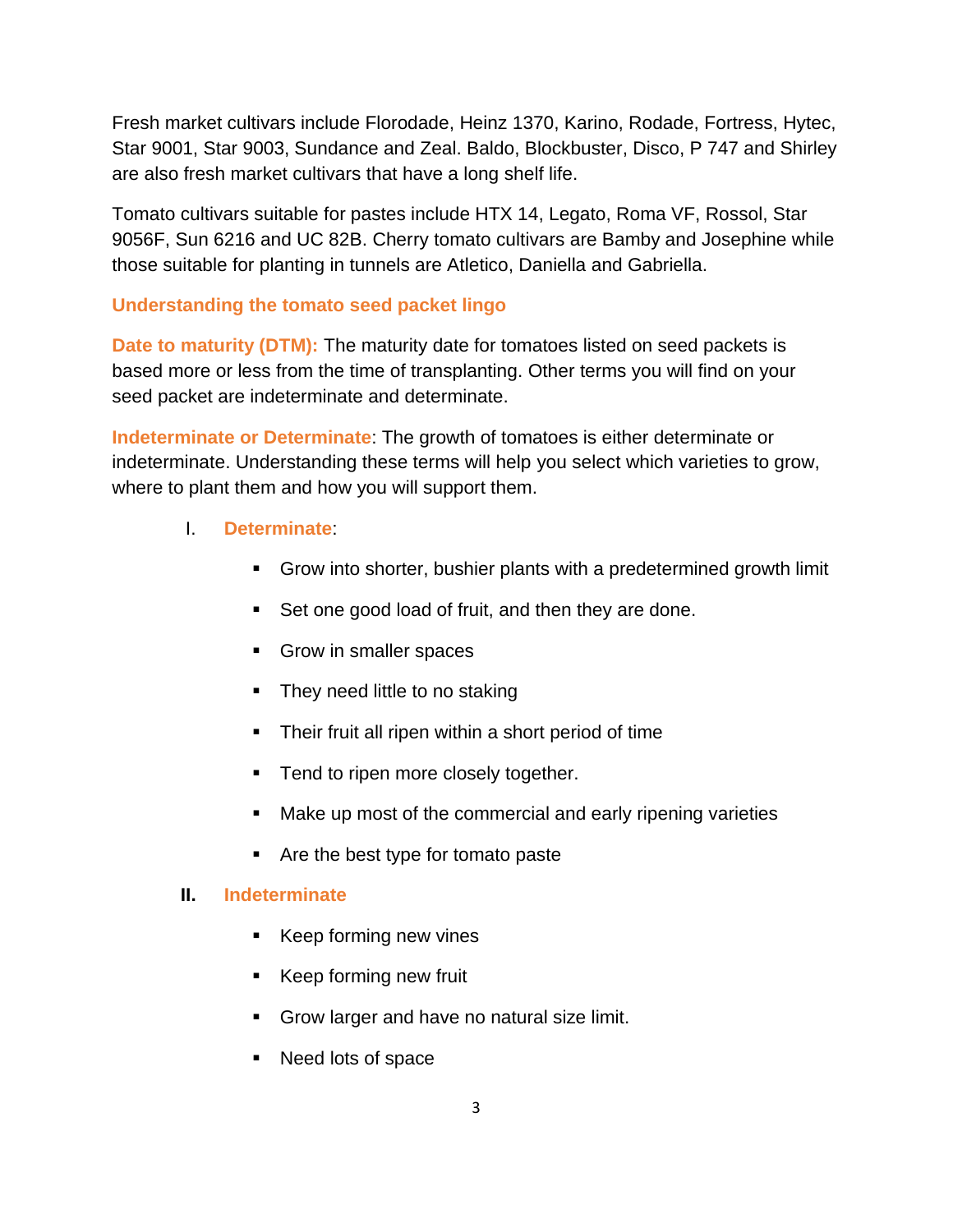- Need staking or trellis to support them and maximize their potential
- Produce later in season
- **Ripen fruit throughout the season**
- Are great for eating alone
- **Are more convenient for drying**

Occasionally you see semi-determinate, which means it has habits of both determinate and indeterminate.

#### **3. Soil Preparation**

It all starts with the soil.

You need good soil to grow healthy plants and get good yields. While tomatoes can produce in a variety of soils, they are better suited to fertile, well-drained and moisture retentive soils. Soils with a pH of between 6.2 - 6.8 are ideal for tomatoes. Though 6.5 is the best. You can begin to improve your soil by adding organic matter such as compost. This will improve the soil structure and biological activity. You should read our post on making your own compost.

But how do you know how good your soil is?

By getting a proper soil test.

Getting a soil test is a great way of assessing your soil fertility. To get a soil test take soil samples of your field. Contact a soil testing lab like the Kutsaga Research Board in Zimbabwe, Mount Makulu or SGS Inspection Services Zambia, Plot No 2 of 32254 Lusaka, Zambia (+260 972 207066). In Botswana "The Soil and Plant Analytical Laboratory service provider is in the Department of Agricultural Research (DAR) and Malawi try the Kusamala institute of Agriculture & Ecology. When you are ready to send or deliver your soli sample to them. They will give you a report on their analysis and fertiliser recommendations for improving your soil. If you are looking to begin organic farming, try to ask if they can recommend organic amendments.

#### **4. Soil pH**

It is important to keep soil pH in the proper range in order to produce the best yields of high-quality tomatoes. The soil pH influences plant growth, nutrients and the activities of microorganisms in the soil. Your soil test will tell you your soil's pH and provide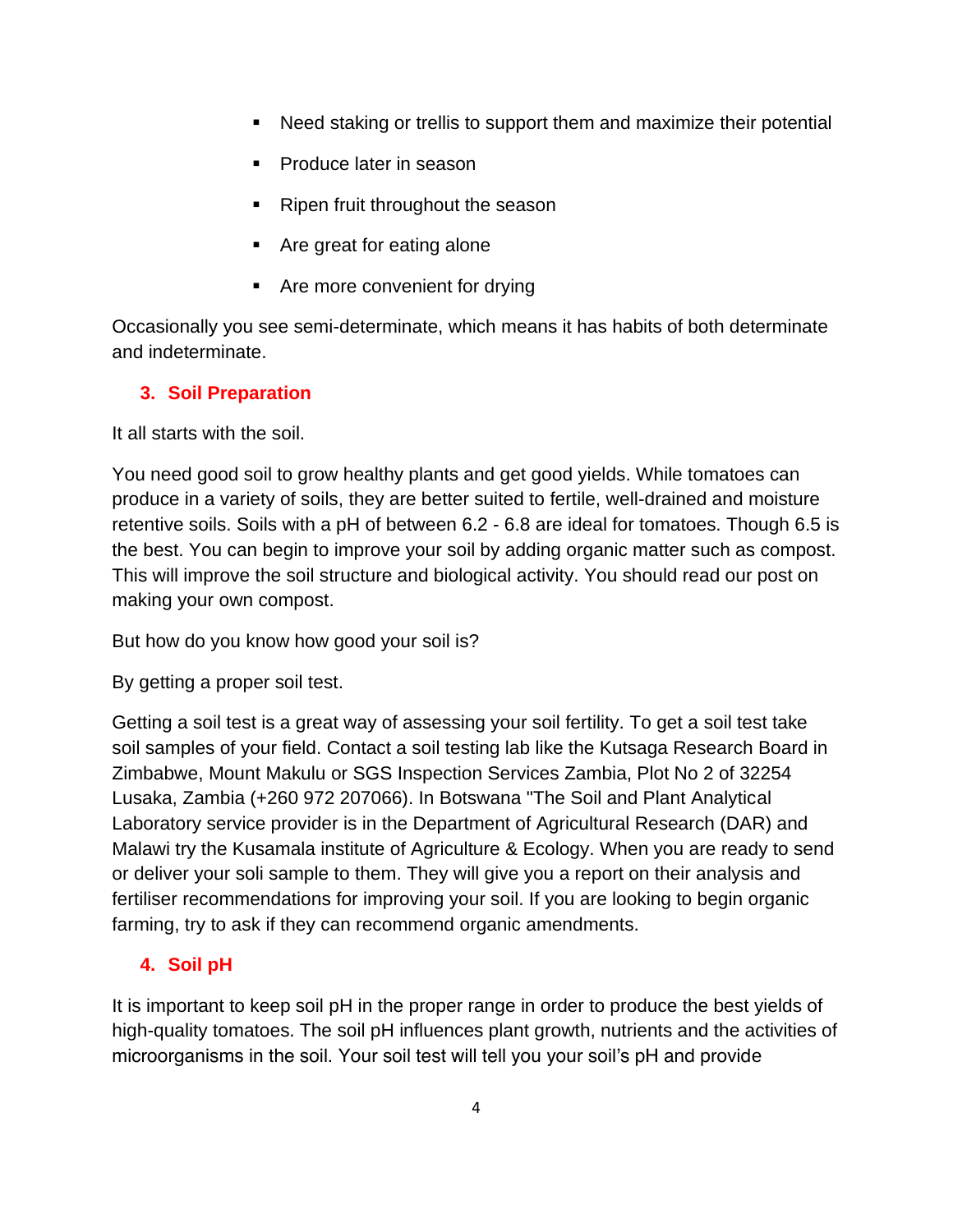recommendations. Most African soils are acidic from continuous cropping and too much nitrogen.

Soil acidity or alkalinity, which is measured by soil pH, can affect plant yields in heavy feeders like tomatoes. If you soil is too acidic, you can adjust the pH by working in lime to the soil. This needs to be done 2 to 3 months before transplanting to allow time for pH to rise. If your soil is too alkaline, you can use peat moss. When adding soil amendments like lime or peat moss follow the recommendations of your soil test and don't over lime.

#### **5. Cultivation**

i. **Timing and Site Selection**: Tomatoes are a hardy annual, warmseason crop that is sensitive to frost. An average daily mean temperature of 20 °C to 24 °C is optimum for growth, yield and fruit quality. Pick a sunny spot, unless you are in an extremely hot part of the country.

If possible, avoid planting tomatoes near or in fields that have had tobacco, peppers, eggplants or potatoes. These plants and vegetables are affected by many of the same pests and diseases as tomatoes.

Plant your tomatoes next to plants that are considered tomato companions (garden friends).These includes asparagus, basil, bee balm, bush bean, cabbage family, carrot, celery, cucumber, chive, garlic, head lettuce, marigold, mint, onion, parsley, pepper or marigold. These plants provide tomatoes with numerous benefits including pest control, soil enhancement, weed control, erosion control, plant protection, better plant yields and profits!

#### **ii. Seed or Transplants?**

- a. **Starting with transplants**: Tomato transplants are available from reputable nurseries like Badze Garden Nursery. Buying transplants is a good option for beginning farmers. If you buy transplants look for stocky plants with uniform green leaves. Avoid buying plants that are already flowering.
- b. Seeds: Starting tomatoes from seeds are cheaper and provide more plant options, but it takes more time and care than buying transplants. If you are starting from seed, you need to prepare your seeds in seed trays or in a seedbed/ nursery. Purchase your unexpired, high-quality seeds from a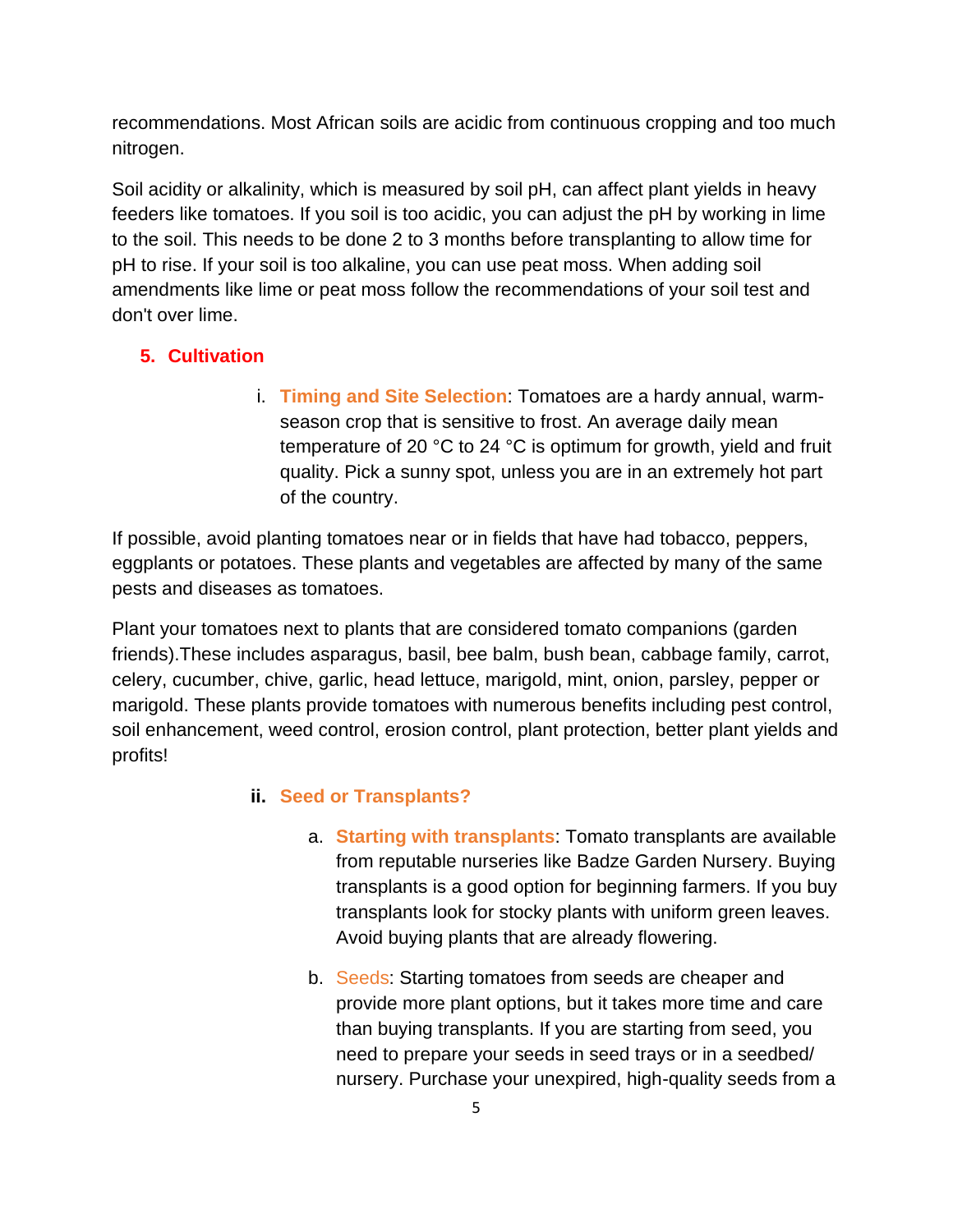reputable seed store or local agro dealer. You can calculate your seeds needs based on the germination rate and the size of your plot and beds.

- c. **Seed trays**: Dilute your starter fertiliser with water and hand mix with soil. Fill your seed trays with the soil mixture. Spread the soil evenly but be careful not to compact. Plant the seeds using tweezers and guide towards the centre of each cell. Cover the seeds with an even layer of soil. Then water the seedling. Place the tray in a black plastic bag to germinate for 2-8 days. Then place the seedling tray in the nursery for anywhere for up to 28 days. Check on the wetness of the soil before watering. Ready for transplanting when the plant has 2-4 true leaves.
- d. **Making a seedbed**: Choose a site with full sun for your seedbed. Start preparing your seedbed early. Build a raised bed 20 cm high and 1m wide. Incorporate manure in the top soil of your seedbed. Make sure the soil is not wet and sticky when you are setting up, this make it hard to work the soil. Use the back of a rake to make the seedbed smooth and level. This makes it easier to place all the seeds at the same depth. Remove any pebbles or large bits of organic matter.
- e. **Solarize soil**: Solarizing your seedbed soil is an effective way to control soil borne problems. To solarize your soil, you need to cover it with clear plastic for 1-2 months to generate high temperatures in the top soil this kills pests, insects, nematodes, weed seeds and many disease organisms. This also helps seedlings get a good start.
- f. **Sowing your seeds**: To make a furrow for sowing seeds, use a long piece of 2.5 cm square lumber. You can easily regulate depth and make a nice, straight row. Just lay the piece of wood along the bed where you want your row and gently press it into the soil to the desired depth.

Sow seeds in rows 10-15cm apart and 2cm between seeds. Sow seed 5 - 10mm deep. After sowing the seed, gently fill the furrow by dribbling a handful of soil into it, crumbling any lumps as you go. Gently pat the soil to make sure it contacts the seeds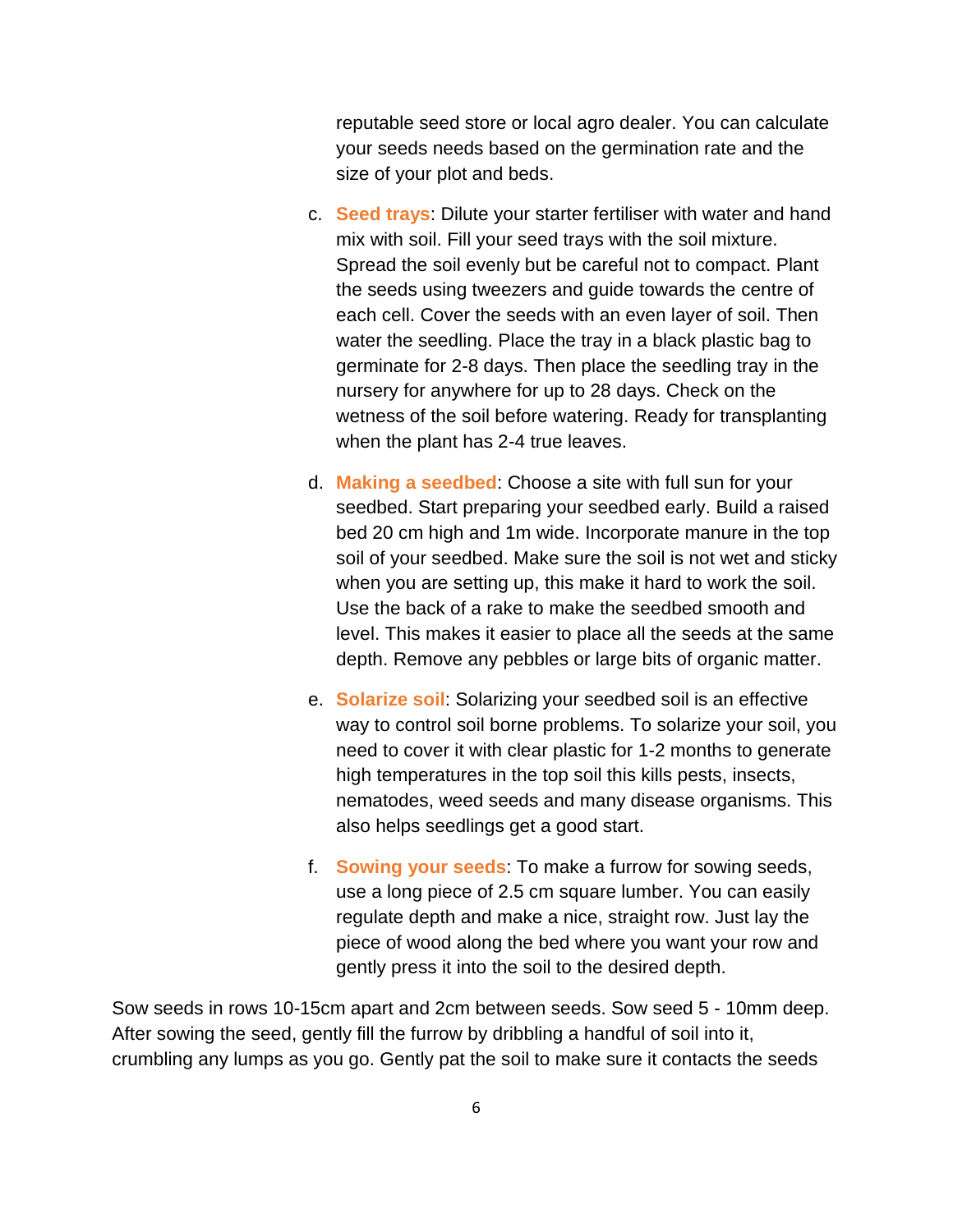but don't pack it down. Sow more seed than needed to cover plants that don't germinate. Label the row, so that you know what you planted and when you planted it.

Water the bed very gently, but evenly and thoroughly after sowing. Check the moisture daily. You should water the nursery twice a day lightly for the first week in the morning and afternoon. Then water once a day in the second week and then once every two days in the third week until you transplant the seedlings. The goal is to moisten the bed, but not to make it too soggy. This will harden the seedlings before transplanting.

Cover the seedbed with straw to retain water and also prevent excessive heating from the sun. Remove any weeds in the nursery bed by hand. Seedlings are usually ready for transplanting about three to four weeks after sowing.

> g. **Land preparation**: Land should be prepared as soon as the seed is sown in the seedbed to allow decomposition of organic matter: Late land preparation will lead to seedlings over-staying at nursery level, making them overgrow and in worst cases, flowering taking place in the nursery bed. Proper land preparation is critical for soil management and good yields.

To prepare the land plough and till the land to a 20 cm ridge height. Prepare raised bed, they create good environments for strong root foundation. They also make managing fields much easier. Apply well decomposed organic manure at 10 to 20t/hectare and mix well with soil. This should be done 3 weeks before transplanting.

#### **6. Transplanting**

Transplant seedlings in the field in a single row when they are 5 to 6 weeks from emergence and have 4 to 5 true leaves. Carefully select and remove the healthy seedlings with well-developed roots only. Ensure that you practice proper plant spacing, of about 40 to 50cm. Transplant during the morning or evening when it is cool or on a cloudy day to lessen the shock.

Make the planting holes twice the size of the root ball. Set tomato transplants in the ground so the lowest set of leaves is at soil level. Fill the hole with a mixture of compost and soil. Have your support systems ready at the time of planting.

> b. **Starter/basal fertiliser**: Apply the starter fertiliser (such as Super Veg Feed or Miracle Grow) that is dissolved in water, and apply it to the soil around the plant roots at or just after transplanting. Be careful to mix and apply starter fertilizer according to the manufacturer's recommendations.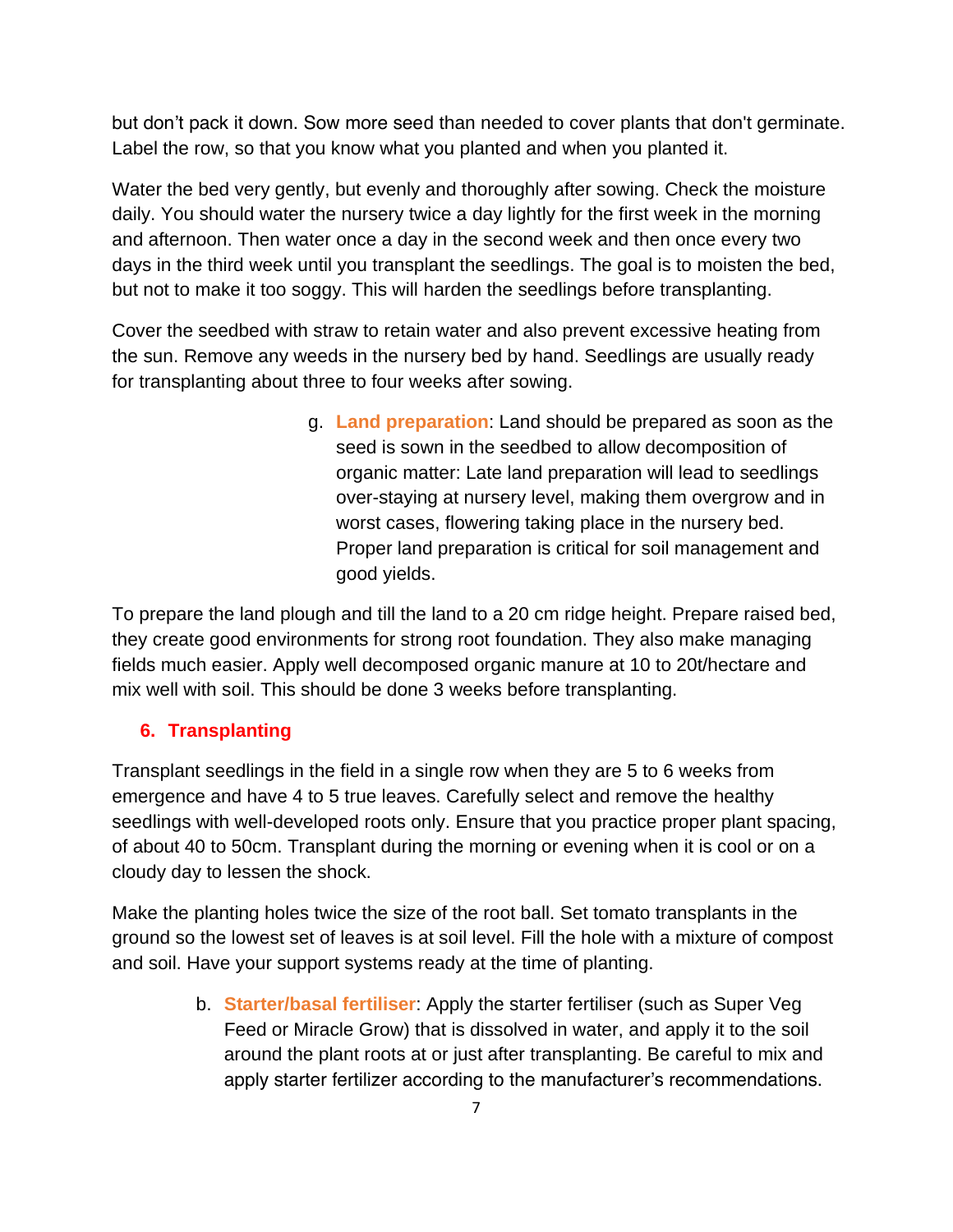You can also apply wood ash after transplanting to protect transplants against ants and termites. It also acts as fertiliser supplying potash, which is responsible for fruit quality.

- c. **Water**: Water immediately after planting to avoid transplant shock. Water daily if possible for the first week or so, until plants are fully established. When plants are fully established water once every seven days but increase watering from flowering onwards. As the plants get a bit taller, add mulch.
- d. **Proper Spacing**: Tomatoes can be planted in one of many different arrangements that provide adequate space for plant growth. Often the spacing is based on the type of trellising and equipment that will be used in the field. Plant spacing is between 45cm and 60cm depending on the type and staking method. Row distances are about 75cm.



#### Figure 2. Well-Spaced Tomato

e. **Mulches**: Add mulches, from organic or inorganic materials like straw, hay, grass or green manure, after transplanting. This helps smother weeds,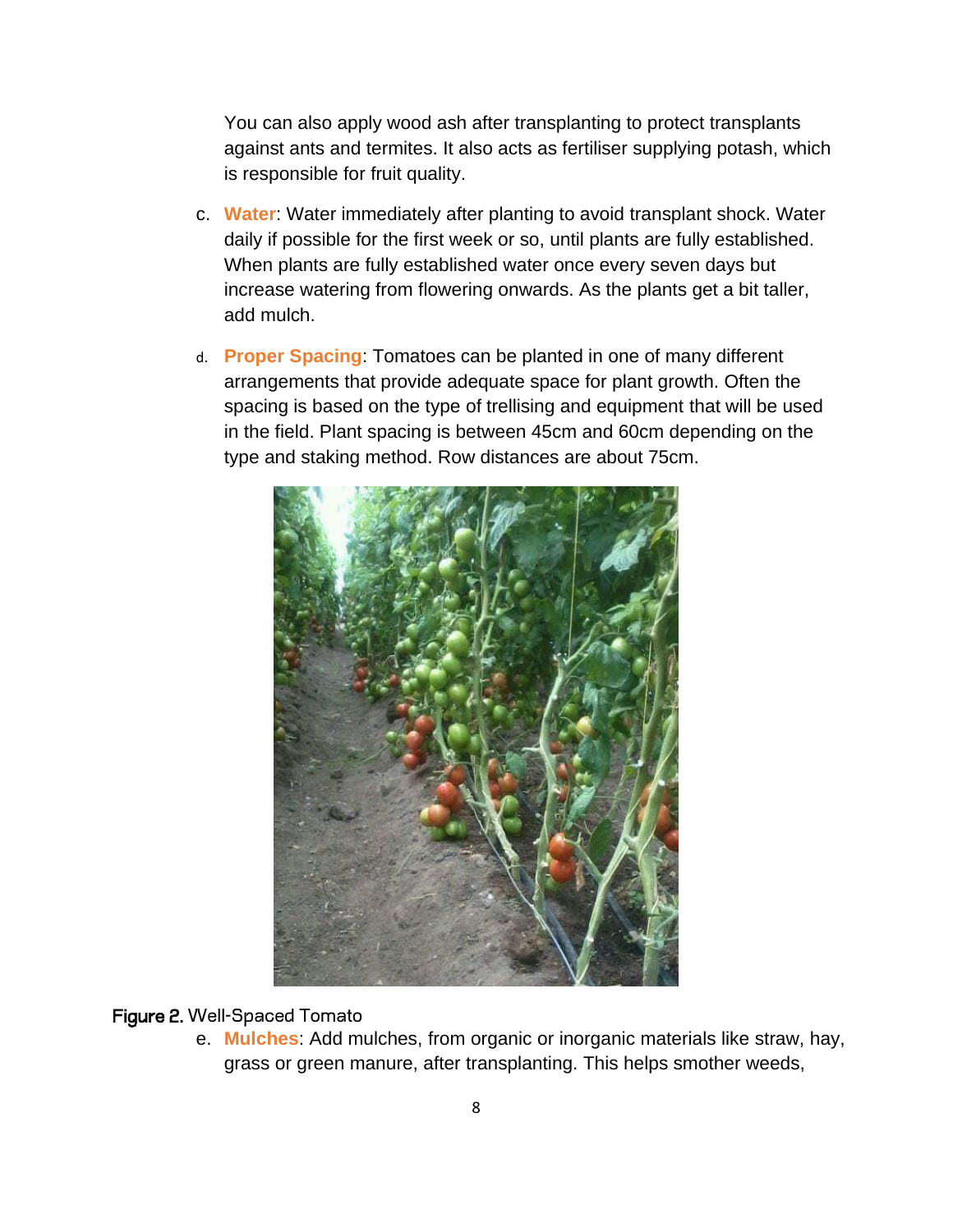keep the roots from drying out by retaining moisture. Place 7.6 to 10.2 cm layer of straw within two inches of the stem.

f. **Record Keeping**: To help you remember what you planted, and how well it performed keep written/ typed records.

#### **7. Trellising And Pruning**

a. **Trellising:** Cultivars that have an indeterminate growth habit require training on trellises or suspended on twine from overhead wires. The crop grown for the fresh market should also always be trellised. You need to establish your stakes to support your tomato plants in the soil at the time of planting. This is to avoid damaging plant roots and to have the trellis ready when it's needed.

Trellis can be built from any new or disinfected material available such as wire, wood or string. Plants are usually tied using soft string or twine initially when the plants are about 12 - 15 inches tall and should be secured prior to any plants forming.

When selecting the method best suited to you and your design, consider the types and spacing of your plants, and the expense and labour you are willing to invest. Staking, trellising or otherwise training tomato plants off the ground can, however, be expensive due to materials and labour costs.

These costs can be offset by the many benefits of trellising/ training your tomato plants. These benefits include improved spraying to control diseases and pests, less sunburn, better air circulation around the plant and less fruit loss from disease and rodents.

b. **Pruning Your Tomato Plants**: If you stake your plants you should prune them by hand. To prune, you use your fingers to snap off suckers {these sprouts that grow between the main stem and leaf axils}. Pruning helps increase the fruit size. It can also enhance earliness of the crown set, reduce pest pressure and enhance spray coverage. Do avoid over pruning to avoid sunscald.

#### **8. Fertilisation**

The tomato is a heavy feeder of plant nutrients including nitrogen, phosphorus and potassium and it responds well to organic fertilisers. The amount of fertiliser applied is influenced by fertility status of the soil, season and the cultivar.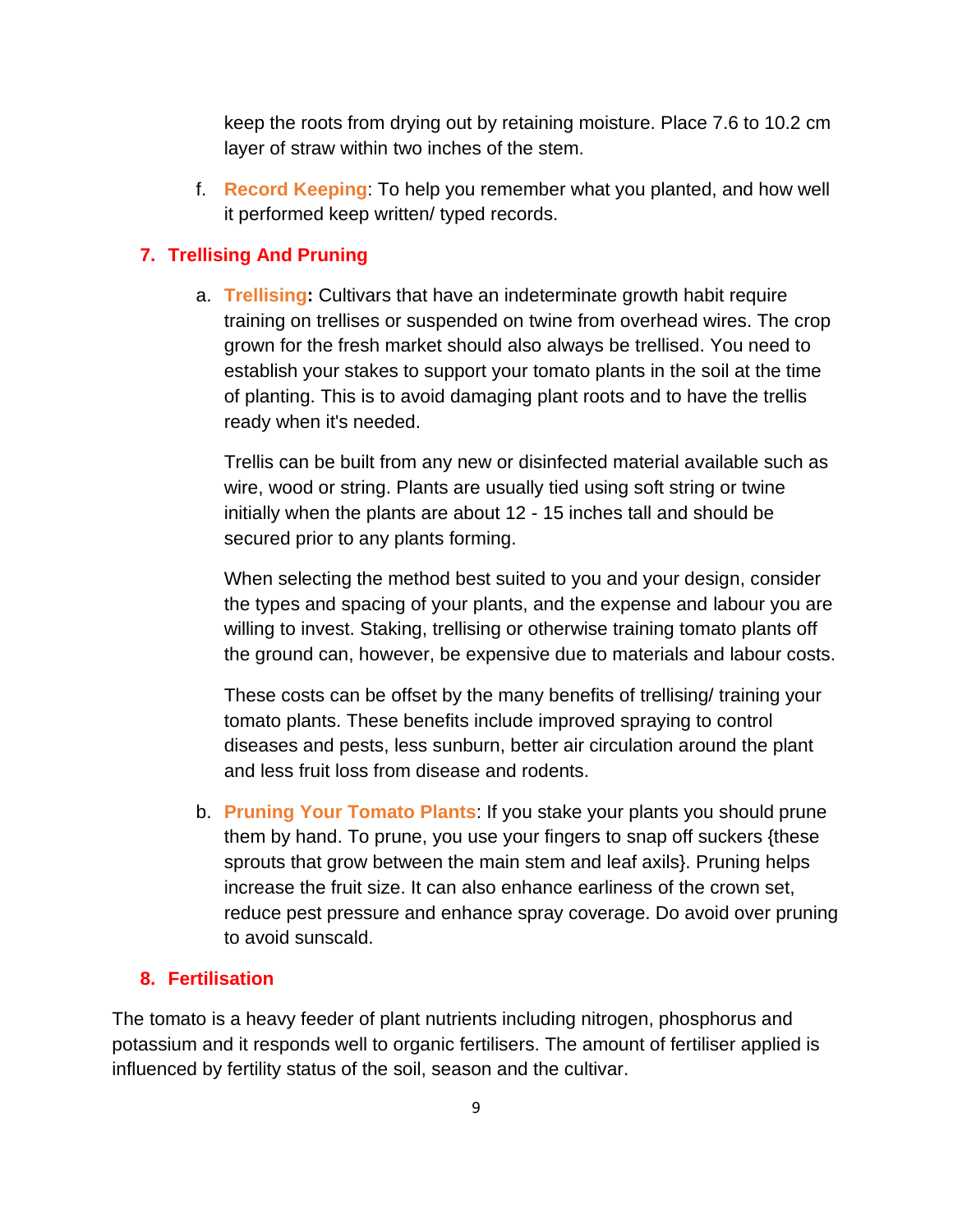The main foods required by plants are nitrogen, phosphorus, (P) and potassium (K) with smaller quantities of magnesium (Mg), calcium (Ca) and Sulphur (S). They also require small amounts of trace elements, including iron (Fe) and manganese (Mn). The fertilizer should be spot placed 10cm from the plant, at 10cm deep.

> a. **Nitrogen (N):** Tomatoes have a moderately high need for nitrogen. Nitrogen is for promoting rapid growth of the green parts of the plant and for a better flower and fruit set. Compost is a good slow release nitrogen source.

A minimum of 250 kg per hectare of nitrogen is recommended in high rainfall areas or for high production. Apply 50% of required Nitrogen when you transplant. Follow it up with 10% 1 week later, 20% when first fruit cluster and last 20% when first fruit starts turning red. Apply only the recommended nitrogen, excessive fertilizing with nitrogen can delay maturity and make your plants more attractive to pests like aphids

- b. **Phosphorous (P):** They require phosphorous for root growth as well as helping with ripening fruits. All the recommended phosphorus should be applied during or near transplanting as part of starter solution. Bonemeal is a good source of phosphorus.
- c. **Potassium (K):** Tomatoes require high levels of potassium. Adequate levels of potassium result in improved colour, taste, firmness, sugars, acids and solids of the fruit. Plant cells are also strengthened. A minimum of 100 kg of potassium should be applied per hectare. Phosphorus promotes root development, early flowering and fruit set and ensures more vigorous growth. A total of 40 to 60 kg of phosphorus per hectare is suggested in soils with a built-up of the nutrient.

Tomatoes also require micronutrients for growth and development. If soil tests show deficiencies of magnesium then lime is sometimes recommended.

**Fertigation:** Which is the application of water-soluble fertilisers through drip irrigation, is a cost-effective way of applying fertilisers to crops. This method cuts down on labour, improves precision and reduces fertiliser run-off.

#### **9. Irrigation**

Water is the lifeblood of your tomatoes. If you have a small farm or garden you can use watering cans or a garden hose to water your plant. For larger farms, it is often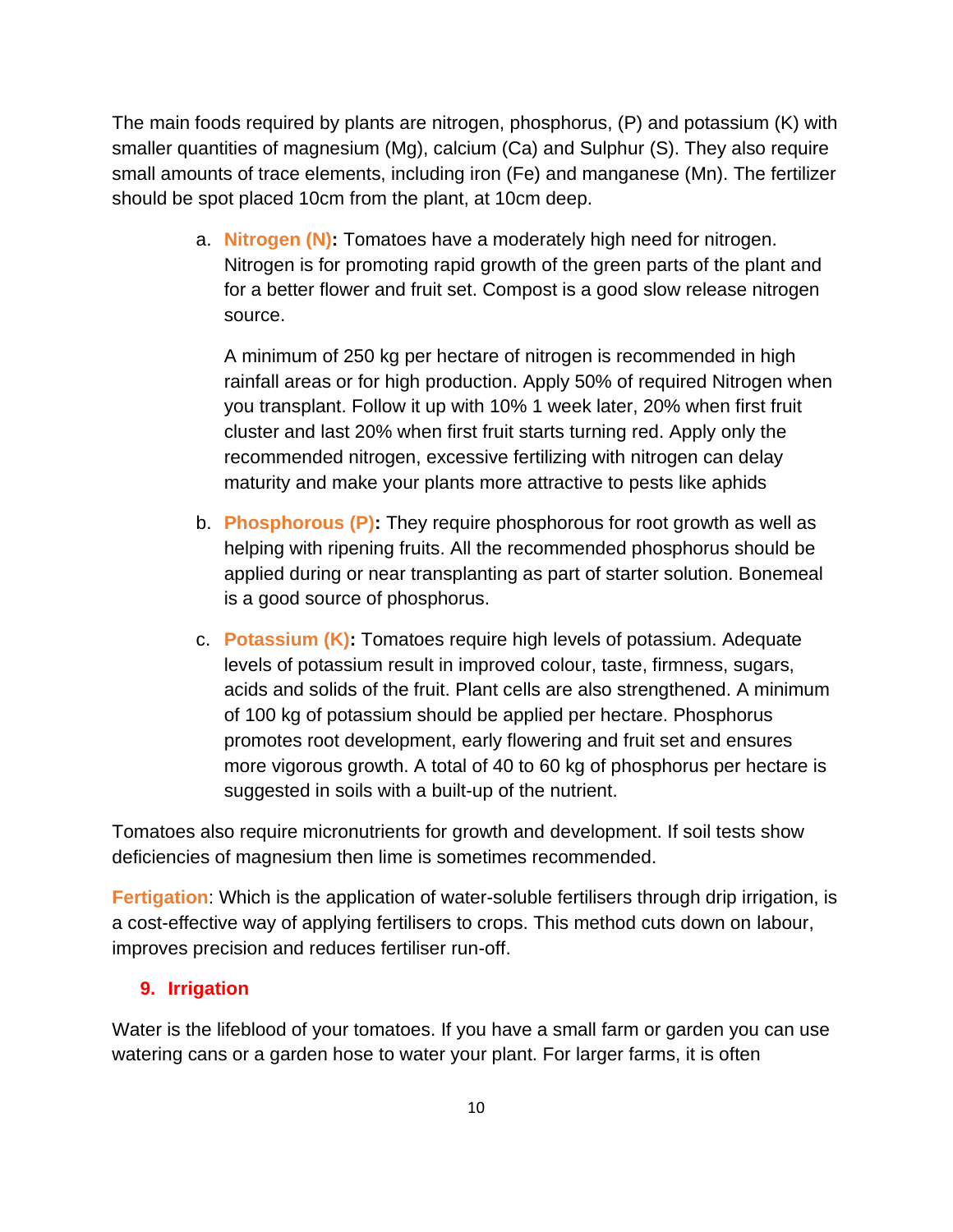impractical, and you need to install some sort of irrigation system like drip irrigation for watering.

**Drip irrigation**: Is a great option for watering your tomatoes. It is more practical than hand watering on a large farm. If you can't afford it, you can use a garden hose or DIY your own drip line. Overhead sprinklers are not a good option for tomatoes because they get water on the leaves, this can spread diseases like leaf blight. With drip irrigation water seeps to the base of the plants and less water is used.

Irrigation is essential for producing consistent yields of high-quality tomatoes when growing for market. The combination of the current erratic rainfall patterns and soils with poor water holding capacity make it necessary for supplemental watering. Irrigation also reduces the risk of disastrous crop losses from fruit cracking due water shortages.

#### a. **Here are some tips for effective watering**:

- Apply water to the soil, below the mulch.
- A long, slow soak every few days is better than a short sprinkle every day.
- Tomatoes need plenty of water early in the season when initiating foliage and fruit.
- Monitor the soil moisture using your fingers. Put your finger in the soil up to your first knuckle and take it out. If the soil on your finger is moist you are fine, if it's dry it's time to water. Waiting too long to water can cause your fruit to split and ruin your crops.

#### **b. Weed control**

Start weeding early and maintain it throughout the season. Because tomatoes are planted with such wide spacing, controlling weeds are critical. Weeds compete with tomato plants for light, nutrients, water and space as well as interfere with harvesting. They can also hold insects and diseases.

Remove all weeds within 1" of your tomato plants. Mulch around your plants to control weeds and retain moisture. Plant windbreaks along any side of the garden that borders on woods. Shrubs and trees can help filter out weed seed carried by the wind.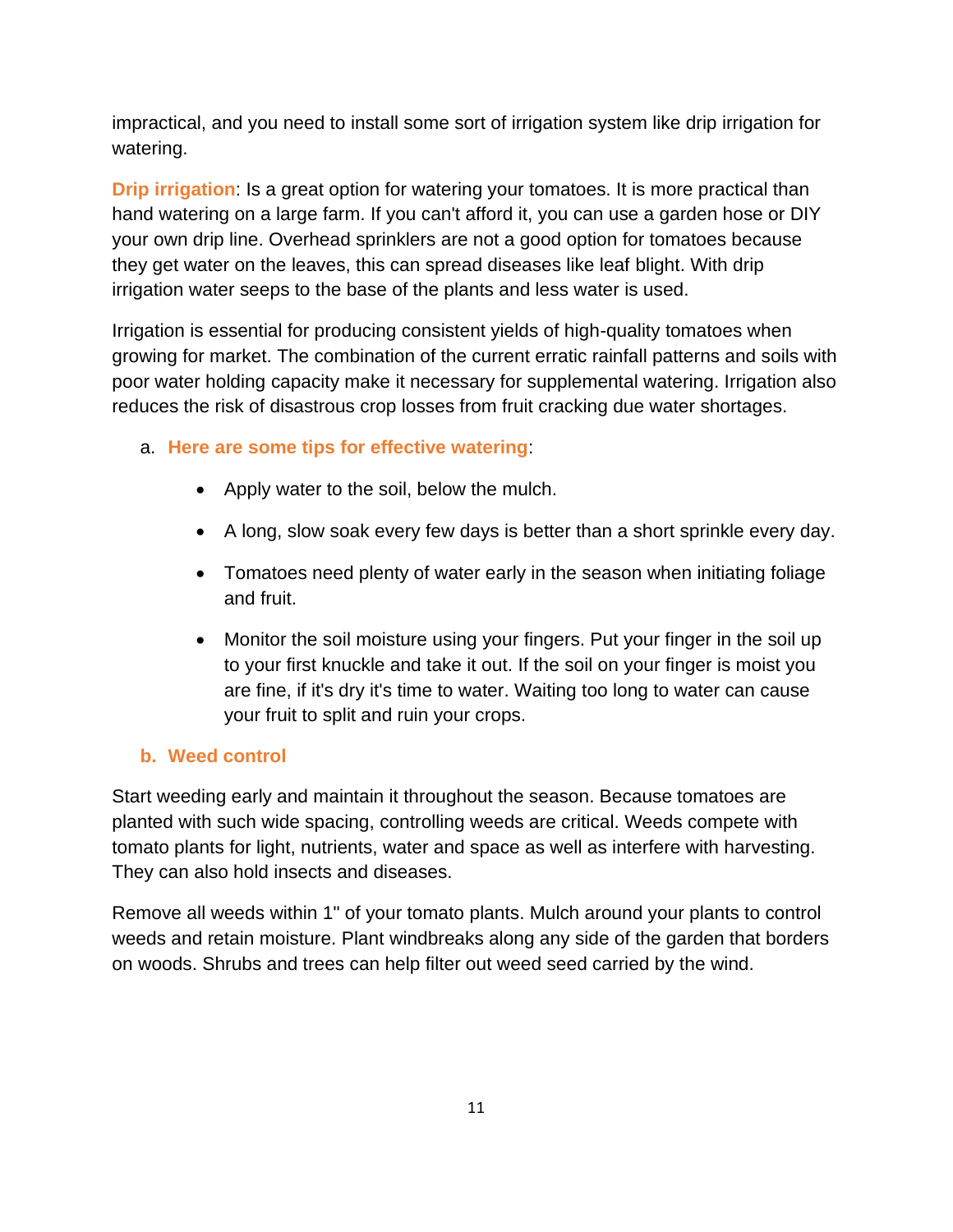#### **10. Pests, Disease And Problems**



Figure 3. Fungal and Bacterial Pathogens of Tomatoes

Tomatoes produce well when given what they need. But sometimes things go wrong like facing poor weather conditions (either too wet in the rainy season or too dry in the dry season) and pests and disease.

**Other problems**: Tomato plants can suffer from too much nitrogen which causes the plant to produce more foliage instead of fruit. Other problems that may affect your tomatoes are pests and diseases like nematodes, aphids, fungal diseases, bacterial wilt, tobacco mosaic virus, sunscold, blossom rot, thrips, rust mite, fruit cracking and others.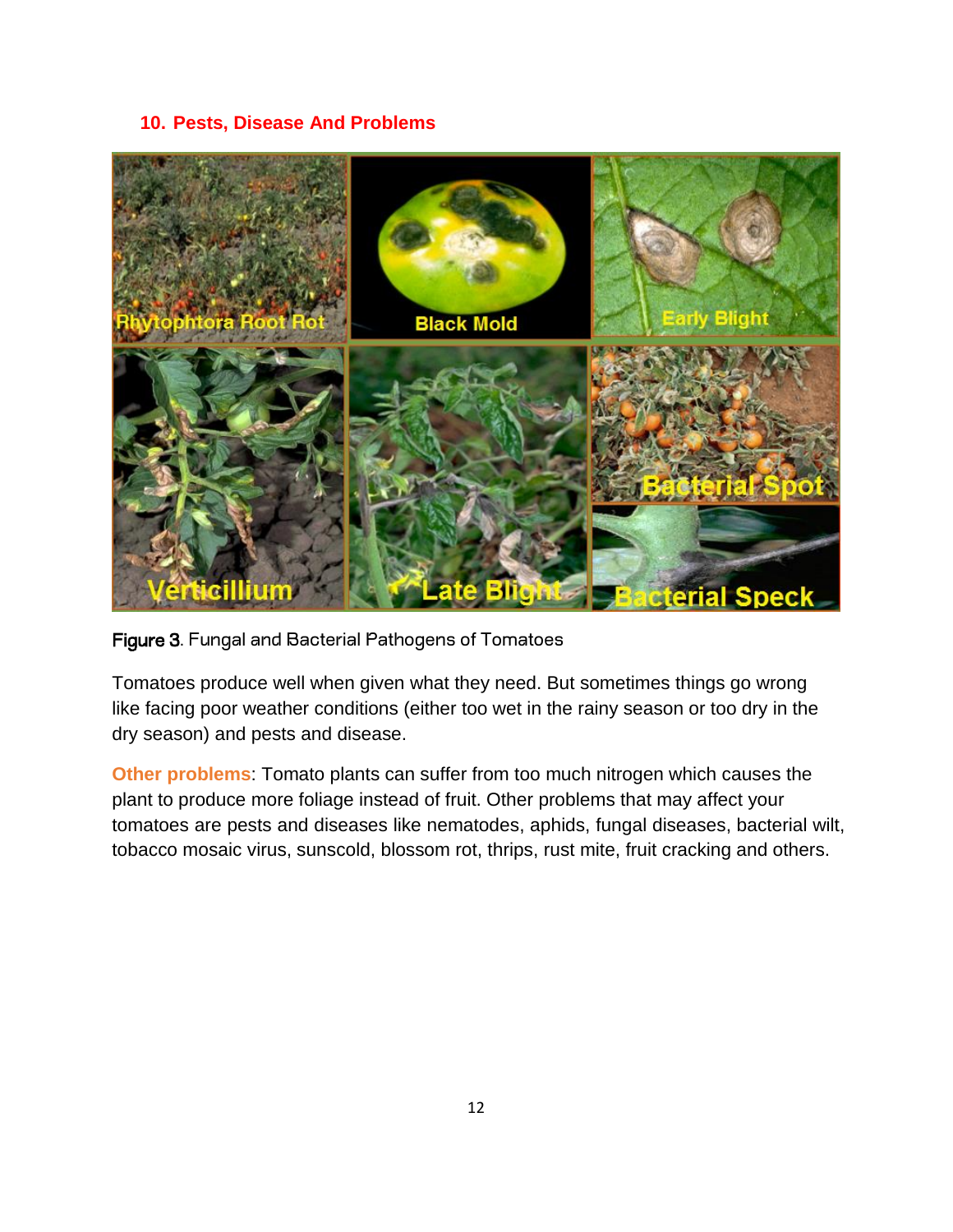

Figure 4. Insects - Nematodes Affecting Tomatoes

#### **Here are some things you can do to reduce problems**:

- Select tomato seed and seedling varieties that are disease resistant. The code VFNT on a seed package, means the cultivar is resistant to Verticillium (V), Fusarium (F), wilts as well as nematodes and tobacco mosaic (T)
- If you are in a hot area choose heat-tolerant seed varieties
- Remove pests by hand or with insecticidal soap if you are using organic pest management
- For chemical sprays, spray fungicide every 7 to 10 days starting the first week after transplanting especially in the rainy season
- Wash your tools, boots and clothes after your work day to avoid spreading disease
- Keep fields clean from weeds because they can hold insects and diseases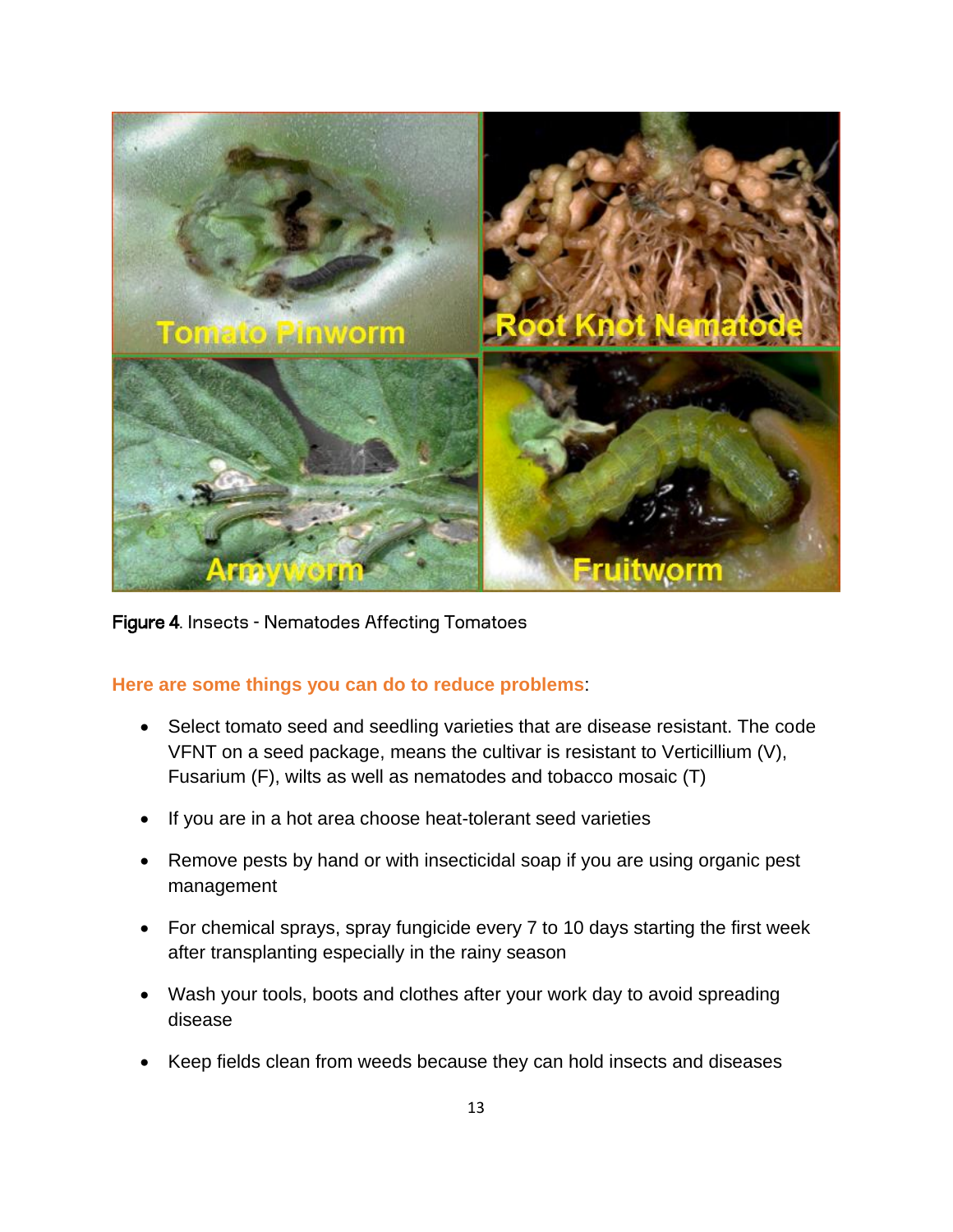- Destroy infected plants and discard them away from the field or compost
- Prune off infected leaves and burn them in sealed containers
- Avoid watering the leaves because wet leaves are prone to disease
- Keep your plants adequately watered
- Wash your hands after smoking to avoid tobacco mosaic
- Don't over prune the plants
- Keep the soil evenly moist by using mulch and watering when needed while avoiding over watering.
- Practice crop rotation and companion planting
- Spray for disease using the correct doses of recommended herbicides or use a neem
- Use coloured sticky traps to control and monitor pests

Make notes about what worked and didn't during the growing season. Make a note of what you used, how much you used and where. This will help you refine your plan the next season.

#### **11. Harvesting**

The payoff for growing your tomatoes come at harvest time. So when and how do you harvest?

Carefully hand harvest your tomatoes when they reach the mature-green stage or when the fruit is orange in colour. Light is not necessary for ripening mature tomatoes. When harvesting you should use a clean picking container. Your picking container should be cleaned on a daily basis to maintain good hygiene.

When you are harvesting don't only pick the best tomatoes. Also pick the rotting and diseased tomatoes and compost them. You don't want to leave them in the field or they will spread the problem to the healthy fruit.

Transfer the freshly picked tomatoes immediately to your pack house or shaded packing area. If you don't have a pack house you can use low-cost shade cover for your packing area. Your tomatoes should not be left in a holding area for extended periods of time. Make a note of how much you harvested, in terms of boxes and kgs.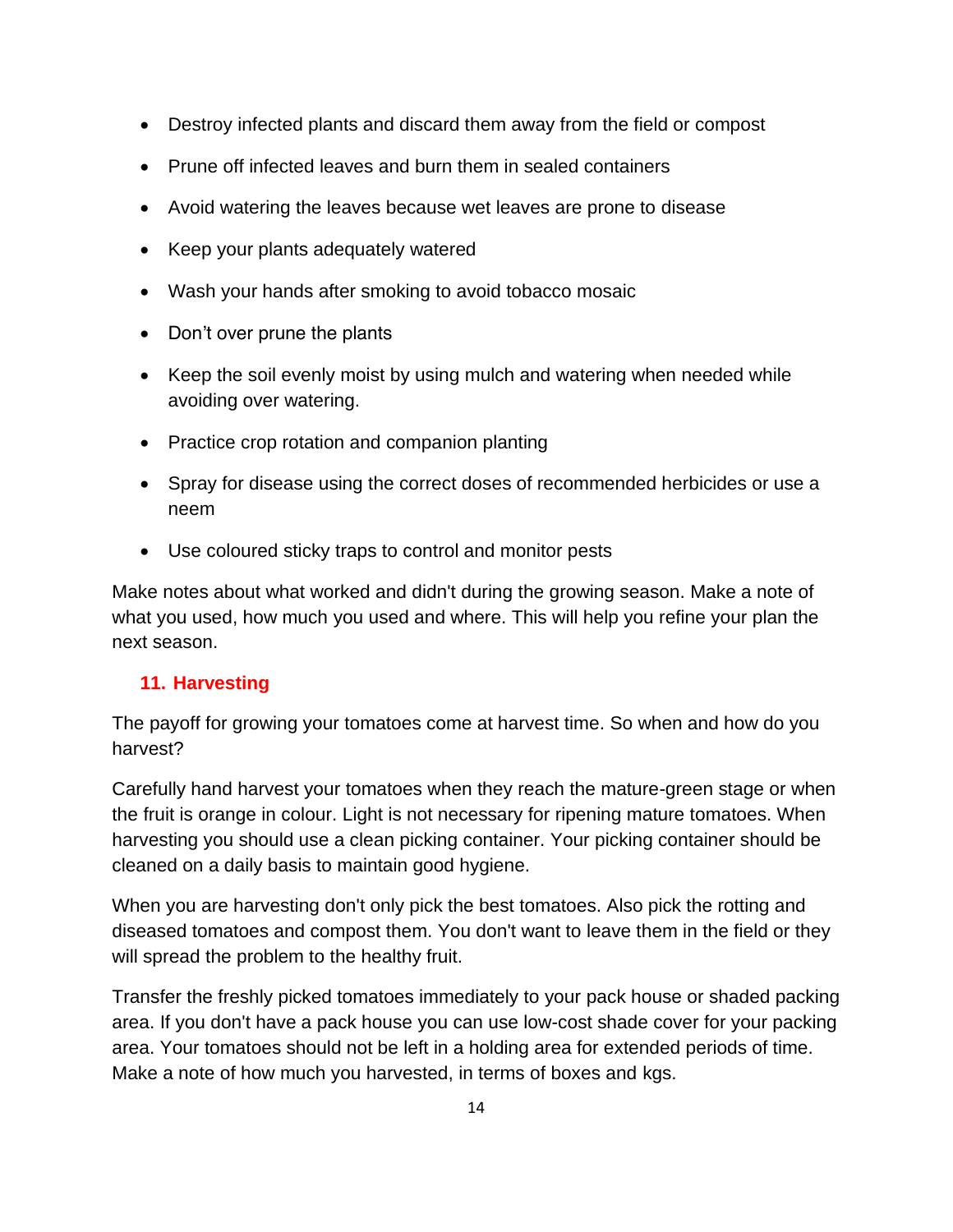#### **12. Post-Harvest Handling**

Good post-harvest handling is very important for preventing tomato loss. Avoid being rough when handling your tomatoes. Poor handling of your tomatoes can lead to bruising, moisture loss, and even rotting. You don't want to lose your tomatoes after all your hard work and expenses in the field.

**Grading**: Tomatoes are graded according to size, colour and quality. Fruit of good quality must be sound, well-shaped, and uniform in size and colour and be free from diseases, cracks, blemishes, foreign matter or spray residues.

Higher grade fruit is packed in plastic crates. If you are supplying supermarkets, restaurants and other food institutions, they expect high-quality tomatoes packed in plastic crates. Plastic crates are more durable and stackable. While they are more expensive than wooden crates they last longer, are easier to clean and can help prevent tomato damage and loss.

The storage conditions are dictated by the stage of ripeness. Generally, tomatoes should be stored at 12 °C and 86% to 90 % relative humidity. Due to current extreme energy challenges it is worth exploring solar cooling units and evaporative cooling.

#### **13. Marketing**

Supermarkets, wholesalers, processors, and fresh markets are all markets for tomatoes. The price level of tomatoes on the market fluctuates due to supply and demand at daily spot markets. These vary from month to month, and year to year.

Supply is influenced by production due to weather conditions. Demand is influenced by how much and how often buyers buy tomatoes. Consumers make their decisions based on quality, freshness and prices. If you have adequate storage then it is worth timing the market to get a higher price.

If you can look into contracts with specific retailers or canners. That will stabilize your market and pricing.

#### **14. Preservation**

Tomatoes are used in a variety of ways. Ripe tomatoes are consumed fresh or sundried, processed into a puree, paste, powder, ketchup (tomato sauce), sauce and soup or canned as whole fruits. The unripe ones are pickled or used for preserves.